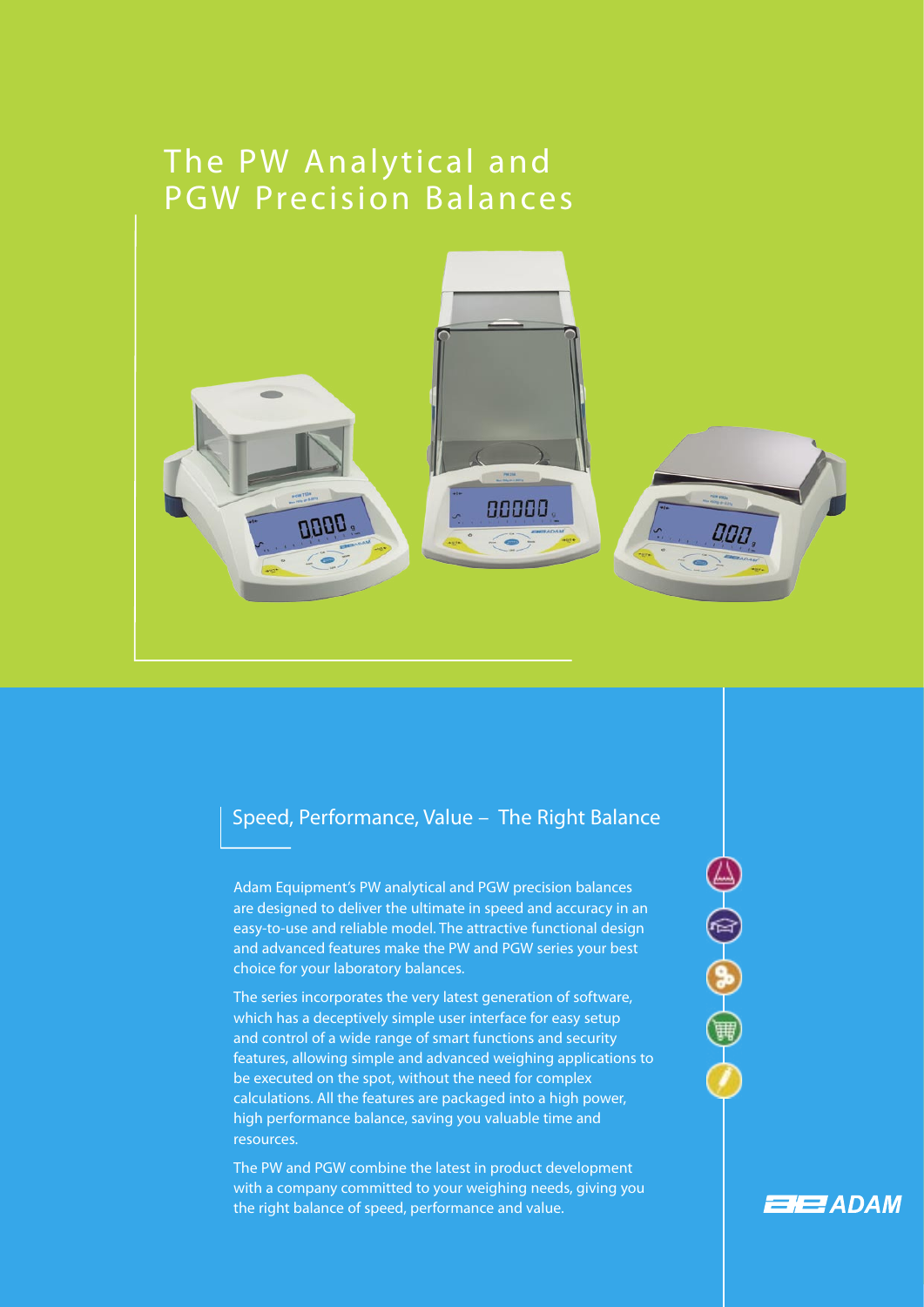## Special design features

#### Distinctive and informative display

The large backlit LCD display has clear digits so critical data is always in view, a capacity tracker means that you always know where you are in the weighing range and an integrated second digital display shows additional information including text prompts, time / date and piece weight.

#### Wide-ranging data communication options

The standard bi-directional RS-232 communications port integrates fully with a computer or connects to a printer, allowing easy output of information as well as a variety of other accessible options. A second port enables future expansion for external devices.

#### Safety and security features

Adam's state-of-the-art technology provides a number of features to keep your balance safe and secure. Password protection software can be enabled, preventing unauthorised use. There is also an integral security mounting point for a Kensington™ type lock and cable.

#### Smart and stylish design

The PW and PGW balances meet the standards of reliability and quality that Adam's customers expect. The metal housing is much more rugged than plastic cases and has been designed to divert spills away. The large, stainless steel pan can be removed for easy cleaning or storage.

## The PW and PGW balances are packed performance for your applications.

## Track and record inventory with parts counting

The dual display gives true flexibility for counting parts, so whether your application involves pharmaceuticals or small manufacturing components with a high counting accuracy, the PW and PGW are ideally suited for you. The display shows both the total weight on the platform as well as the number of pieces counted and at the touch of a button, the unit weight of one piece can be displayed.

### Quality control checks made simple

Filling and checking the weight of objects with these balances makes it easy to meet your quality control expectations. Set your own limits and the display will indicate when the weight is too low, too high or on the mark and a selectable warning indicates when you are on target. The software's true flexibility lets you select one or two target points. Use the capacity tracker to give you a visual perspective of your check weighing.

 $\bullet$ 

## THE RIGHT BALANCE Speed, Performance, Value



## FEATURES AT A GLANCE

RS-232 AND ADDITIONAL INTERFACE STANDARD allows data transfer and communication to printers and computers; you can even use the RS-232 port to upgrade your software through our unique customer support facility. An additional interface gives even more flexibility

#### OPTIONAL ACCESSORIES AVAILABLE TO SUIT YOUR NEEDS

including density weighing kit, hook for below-balance weighing, printer, RS-232 cable, anti-vibration table, dust cover and in-use wet cover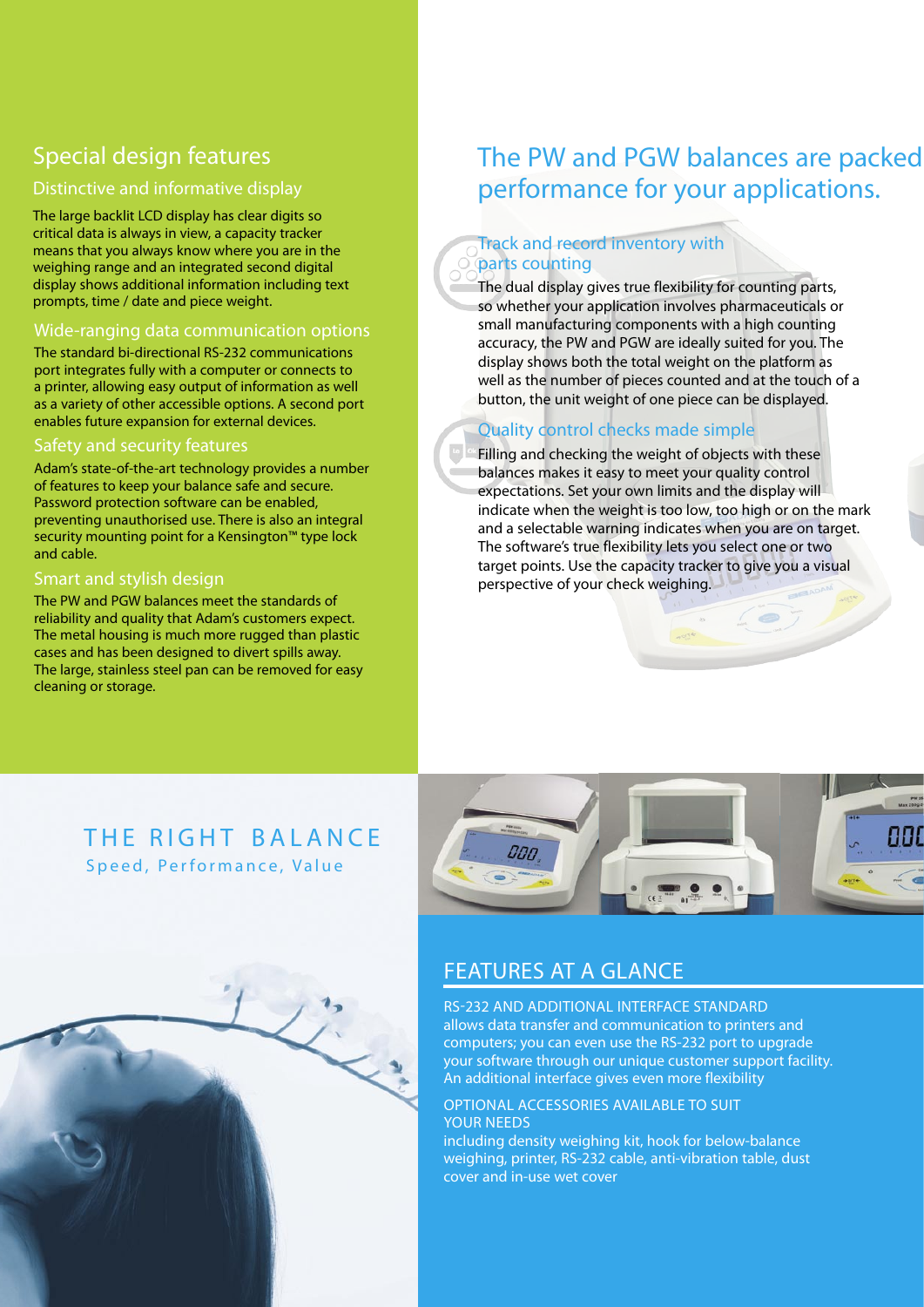## with valuable features, delivering speed and

#### Percentage weight calculations on the spot

You can compare your products against a master sample reference weight for quality control and using the percentage weighing feature, the balance does all the calculations for you and displays the variations as a percentage.

#### Control fluctuations while you weigh

The animal/dynamic weighing mode helps you get the best readings when your environment or application is affected by influences including vibrations, oscillation or movement of objects on the platform, or air movements. The PW and PGW give you the control by allowing the user to select the appropriate filter speed for the best response.

#### Track weights of tared objects and their contents

Simply using the tare key, you can automatically track every component of the weighing process, whether you need to know the value of the tared container, the goods it contains, or the total of both together. The PW and PGW's dual display can show both the total gross weight and the net weight at the same time when needed.

### Calculate and measure weights in a batch

You can use the totalisation features to calculate each item's weight in a batch, as well as the total during the weighing process. The data can be recalled on the screen and transmitted to a computer or printer for further analysis.

### Perform density measurements of liquids and solids

Whether your application involves density measurements of liquids or solids, density calculations are simple with the built-in software that guides you through the application as you work. Below-balance weighing access is standard on all models for the ability to perform density and other weighing needs under the balance. An optional density kit for the PW and PGW (mg balances) for above density calculations or a below-balance weighing hook are available.

## Weighing and customised units

Up to 18 weighing units are included as standard, offering you the flexibility needed for every laboratory application. One custom unit allows you to perform independent custom calculations. For example; using the PW and PGW to work out a cost per weight reading, or a weight per square metre, gives you added flexibility.



#### DIGITAL FILTERS

user-selectable filters enhance the performance of the balance based on your environment

DESIGNED FOR A WIDE RANGE OF APPLICATIONS including parts counting, check and percentage weighing, net/total, animal/dynamic weighing and density determination

INCLUDES UP TO 18 WEIGHING UNITS you can even customise a unit to suit your favourite application

BACKLIT LCD DISPLAY WITH DUAL DISPLAY READ OUTS makes your weighing even quicker and easier

MONITORS CAPACITY LIMITS TO PREVENT OVERLOAD capacity tracker clearly indicates remaining weighing capacity, also used as an indicator for check weighing

## MOTORISED INTERNAL AND EXTERNAL

CALIBRATION OPTIONS

internal calibration software senses temperature changes and quickly calibrates automatically or sets a preset time for your calibrations

PRINTS GLP COMPLIANT REPORTS AFTER EACH CALIBRATION details include time, date, balance number and calibration

verification for full traceability